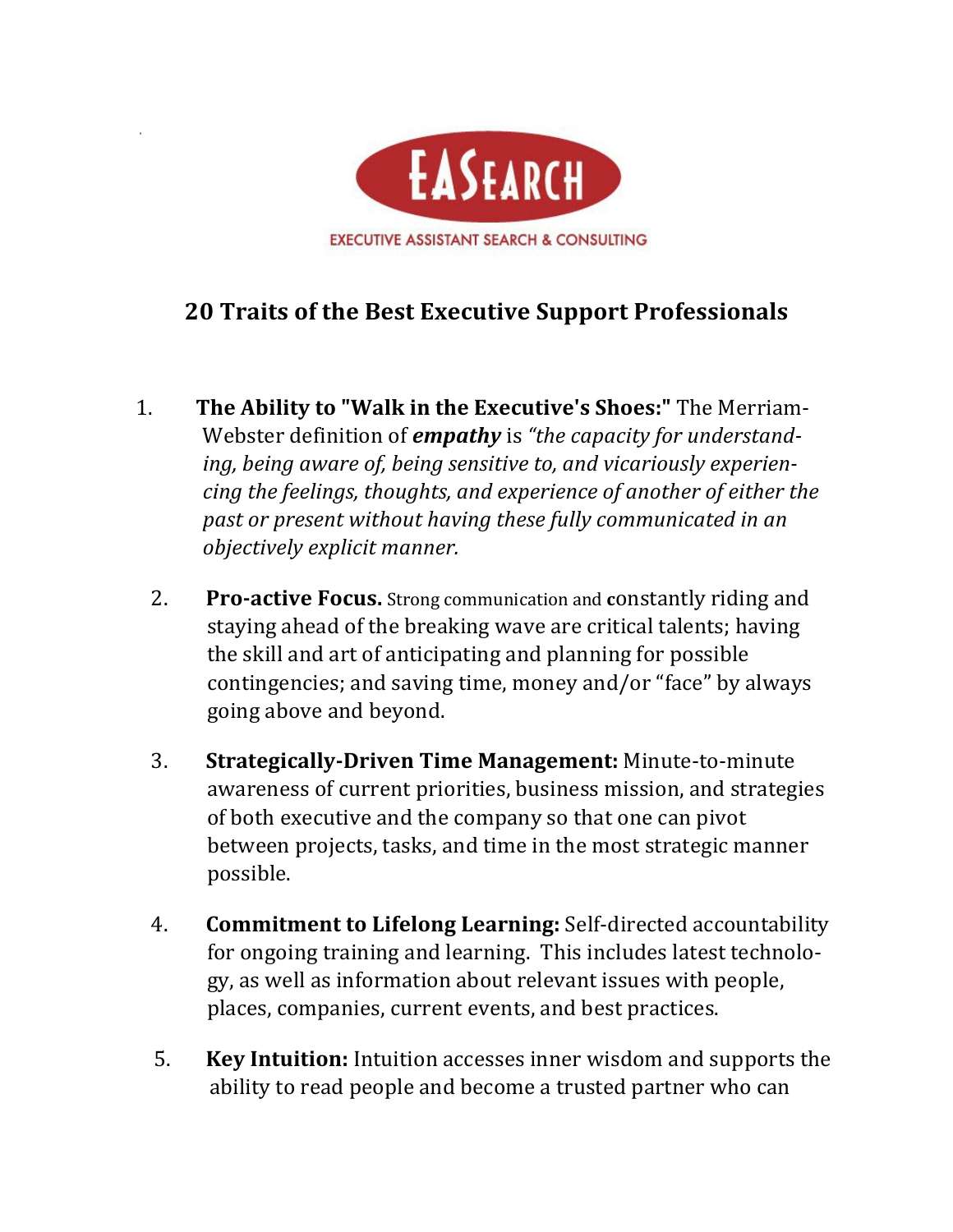accurately counsel his/her executive about people and circumstances. Intuition allows one to know the next best step to take.

- 6. **Strong Listening Skills**: Listening with an open mind without judgment or preconceived ideas – is critical for the depth of understanding needed for optimal support.
- 7. **Exceptional Organizational Skills:** Having the ability to manage and create process to always have rapid access to a high volume of information pertaining to email, individuals and client, events, projects, tasks, and preferences.
- 8. **Interpersonal and Relationship Management Skills**: Creating, managing, and sustaining relationships at all levels of the organization. Be the executive's critical "eyes and ears" and the "face" of the executive office.
- 9. **Well-Developed Sense of Humor**: The ability to laugh at the absurdities of unexpected and uncontrollable situations generates creativity and solutions to sometimes seemingly insolvable challenges. Humor reflects the ability to distance oneself from taking things personally while maintaining a high level of functioning.
- 10. **High Energy:** Impressive energy and the ability to both sprint and run marathon "workload races." Self-care is critical to maintaining energy levels; so make time for exercise, quiet time, and getting enough sleep.
- **11.** Global Awareness and Knowledge of Cultural Differences: Understand cultural differences and business practices around the globe; even small companies can be in global business, so this knowledge has become critical to organizations of all sizes.
- 12. **Self-assurance and confidence:** Earned trust and confidence are needed in order to be able to "manage up," "push back," and question when necessary. As a partner in thought and vision, new and varied perspectives can be invaluable contributions.